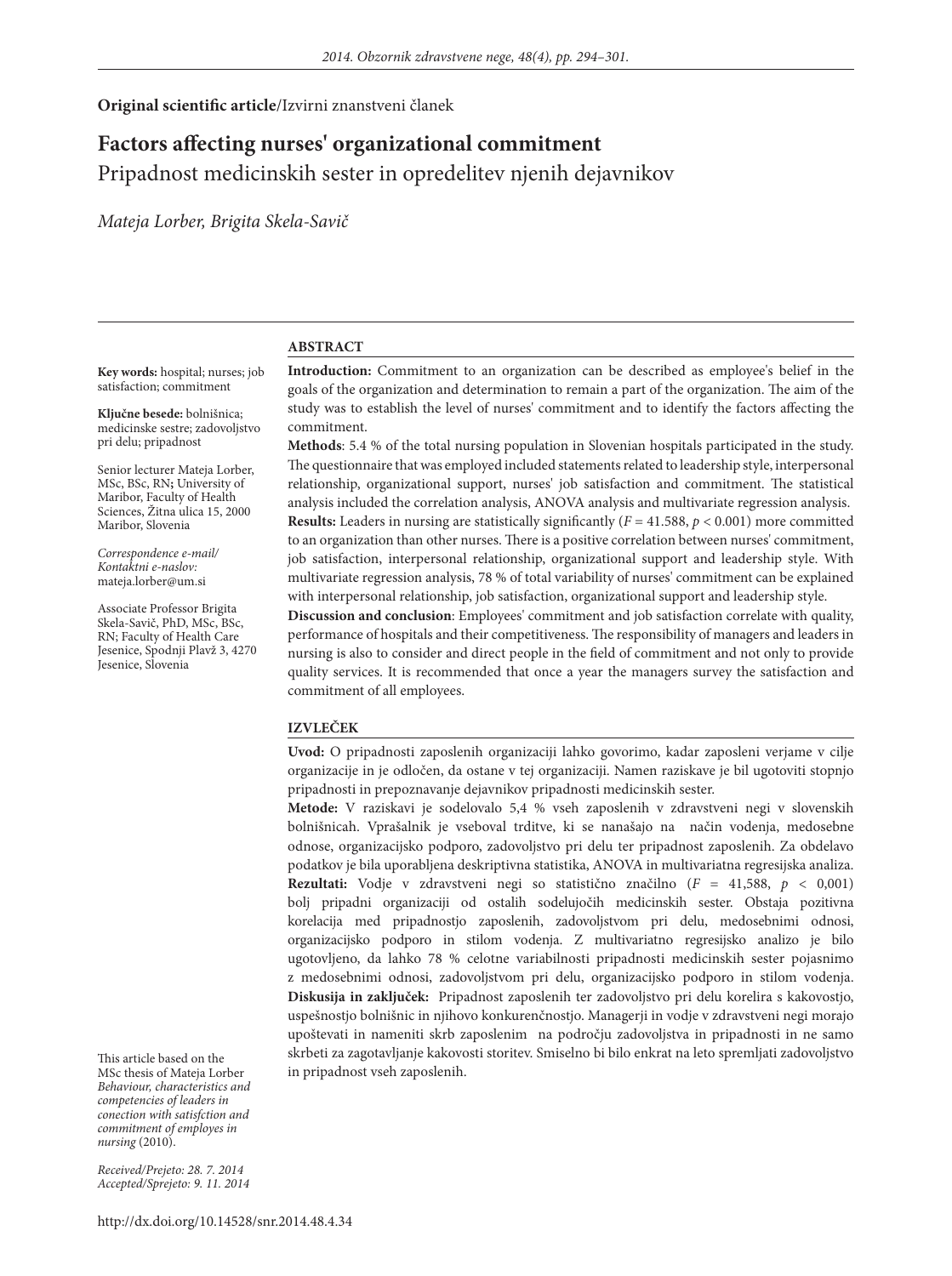# **Introduction**

Employees' commitment is a professional multidimensional construct (Meyer & Herscovitch, 2001; Varona, 2002; Yoon & Thye, 2002) which is defined by the identification of the organization's mission and work ethic, and the effect on employees' work behavior using two approaches. The above authors noted that one is the emotional/affective approach, which is focused on job satisfaction, and the other is cognitive approach, focused on the perceptions received by leaders' support (organizational support). Organizational support and job satisfaction were considered to be predictors of nurses' commitment to an organization (Rhodes & Eisenberg, 2002; Kuokkanen, et al., 2003; Makanjee, et al., 2006; Chang, et al., 2007; Cohen, 2007; Markovits, et al., 2008; Al-Hussami, et al., 2011). Mihalič (2008) notes that employees' commitment can be recognized as an expressed sense of an individual belonging to an organization, and a team that wants to help colleagues in the organization to support their leader to act. Leaders have to work in accordance with work ethic and professionalism, be committed to their employees, and not leave an organization in a crisis. They have the honour to do their job, promote the good name of the organization, and the like. Musek Lešnik (2006) explains that the real employees' commitment indicates identification and internalized involvement of employees with organizations. Meyer and Herscovitch (2001); Musek Lešnik (2006) and Mihalič (2008) note that there are several types of employees' commitment, like employees' commitment to a team or group, to a career, to an organization, and other. Musek Lešnik (2006) also observes that employees can work successfully only if they are satisfied. Mihalič (2008) states that employee commitment is an important variable in studying behavioral patterns of employees and their efficiency. Various studies (Lok & Crafford, 2001; Loke, 2001; Avolio, et al., 2004; Lok & Crafford, 2004; Pillai & Williams 2004; Lok, et al., 2005; Leach, 2005; McColl-Kennedy & Anderson, 2005) reveal the relationship between leadership style and employees' commitment. Some studies (Meyer & Herscovitch, 2001; Allen, 2003; Chen & Francesco, 2003; Vandenberghe, 2003; Powell & Meyer, 2004) have established a strong positive relationship between employees' commitment and desirable work outcomes, such as performance, adaptability and job satisfaction. Other studies (Ingersol, et al., 2002; Redfern, et al., 2002; Wu & Norman, 2006; Chang & Chang, 2007; Lu, et al., 2007; Güleryüz, et al., 2008; Yang & Chang, 2008) reveal positive effects of job satisfaction on employees' commitment. Some organizational studies also show that the level of education affects employees' commitment (Casper & Buffardi, 2004; Chen, et al., 2005; Lee, 2005; Nogueras, 2006; Al-Hussami, 2009). A review of the relevant literature reveals that several studies have been conducted to identify the organizational commitment in nursing (McNeese-Smith, 2001; Ingersoll, et al., 2002; Nogueras, 2006; Carver & Candela, 2008).

### *Aims and objectives*

Employees' commitment is important for health care institutions, not only for the quality of care, but also for patients' satisfaction. The aim of the study was to determine the level of commitment of nurses and to identify factors of nurses' commitment. The hypothesis is as follows:

H1: Job satisfaction, interpersonal relationship and leadership style are related to nurses' commitment.

## **Methods**

This study was a secondary analysis of data collected in a cross-sectional survey of employees in nursing in Slovenian hospitals which was originally conducted in the year 2009. A nonexperimental quantitative research method was used in the current study.

#### *Description of the research instrument*

The data were collected through a questionnaire consisting of 78 closed-type questions. The questionnaire was prepared on the basis of literature review (Allen & Meyer 1990; Meyer & Herscovitch, 2001; Mihalič, 2008) and in cooperation with the O. K. Consulting d.o.o. (Company for education and transformational management), and was tested in a pilot study (10 leaders and 30 employees).

The first part of the questionnaire included demographic data: gender, age, institution, years of employment, years of employment in a leading position, and the level of education. The second part of the questionnaire contained 20 items of leadership style (Cronbach α was 0.788), 10 items referred to interpersonal relationship (Cronbach α was 0.803), and 10 items assessed the organizational support (Cronbach α was 0.798). In the third part of the questionnaire, 20 items were related to job satisfaction (Cronbach α was 0.849), and 18 items to employees' commitment (Cronbach α was 0.792). For the statements a 5-point Likert-type scale ranging from 1 (strongly disagree) to 5 (strongly agree) was used.

## *Sample description*

The questionnaire was distributed to 750 nursing employees, i. e. 26.8 % of 2802 nurses working in Slovenian hospitals participating in the study, or 8 % of the 9404 nursing employees in all Slovenian hospitals (Trdić, et al., 2010). 110 questionnaires were sent to middle-level and unit-level nurse leaders and 640 to other nursing employees. The purposive sampling was used in the study including only those nurse leaders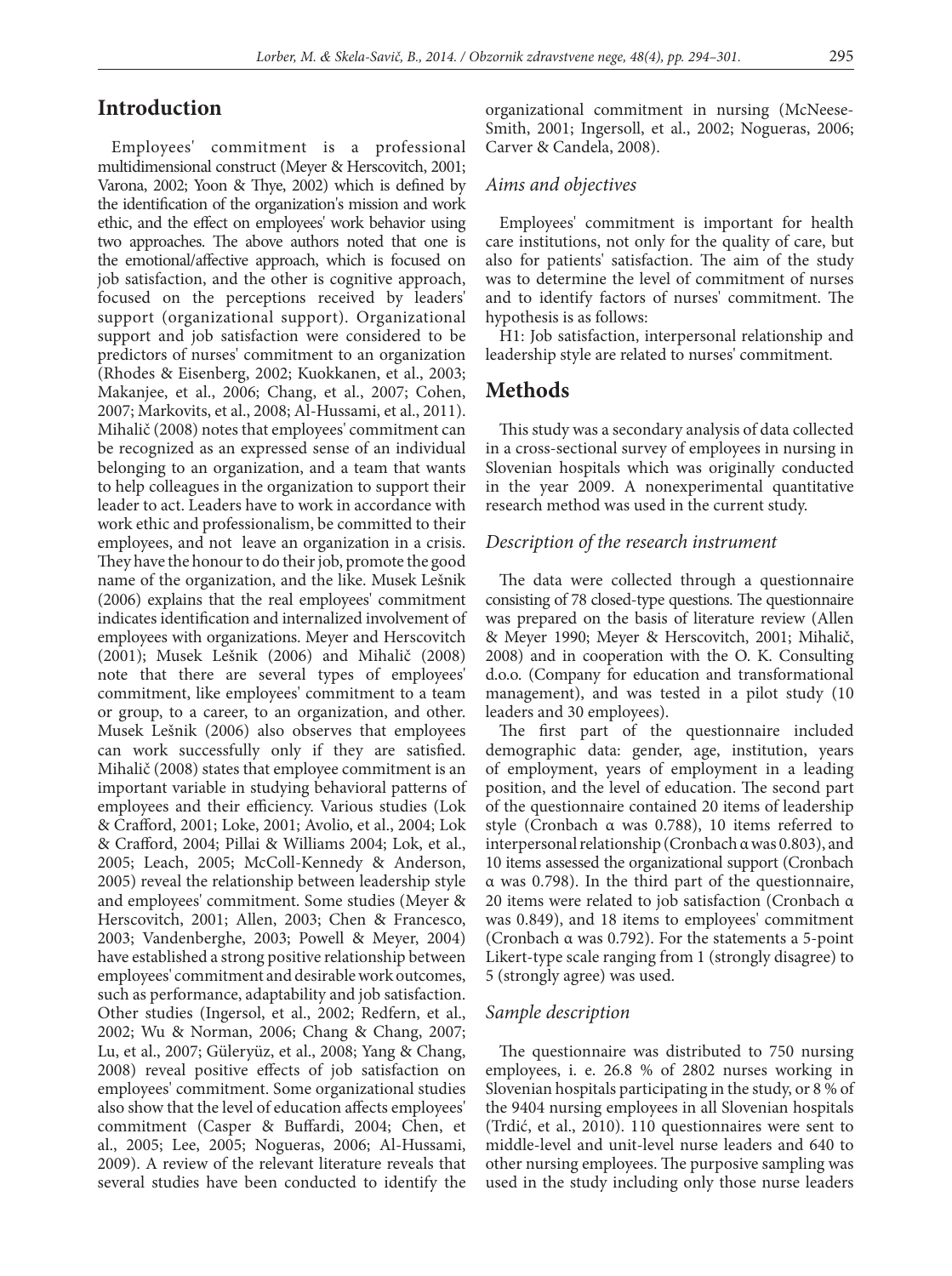whose job was relevant to the research. The maximum time to return the completed questionnaire was 20 days. The questionnaires were collected in special boxes designed to ensure anonymity. 509 questionnaires were properly completed, and the response rate was 67.8 %. This sample represented 5.41 % of all employees in nursing in Slovenian hospitals.

The study included 96 nursing leaders and 413 other employees in nursing. There were 11 men and 498 women. The average age of leaders was 43.5 years (range 33-59), and of other employees 38 years (range 21-60). On average, leaders spent 10.1 years in the leading position (10 % had been in the leading position for a year or less and 6.3 % more than 25 years), while other employees were employed for an average of 16.5 years in the participating hospitals.

### *Procedures and statistical methods*

The study took place in 4 major Slovenian hospitals. Out of 25 hospitals from the hospital list, every fifth major Slovenian hospital was selected, one hospital declined participation in the study. The questionnaires were distributed in the morning shift, by authors in one hospital and by the research coordinator in other 3 hospitals. A waiver of consent for the study was granted by all participating hospitals. The survey took approximately 15-20 minutes to complete.

For statistical analysis, the Statistical Package for the Social Sciences version 20.0 (IBM; SPSS Inc., Chicago, IL, USA) was used. The differences between individual variables were analyzed using one way ANOVA, while the Pearson correlation analysis was used to identify the relationship between the studied variables. To reduce the number of variables of commitment we used the factorial analysis (principal component analysis). In addition, the Kaiser-Meyer-Olkin and Bartlett's tests were used to assess the suitability of using the factor analysis, and to identify nurses' commitment factors. The multivariate regression analysis was used to determine the impact of independent variables on employees' commitment. Furthermore, the proportion of total variation of nurses' commitment was explained with the selected independent variables. A *p*-value < 0.05 was considered to be statistically significant.

## **Results**

The level of commitment for nursing leaders ( $\bar{x}$ = 4.09,  $s = 0.98$ ) and other nurses ( $\bar{x} = 3.12$ ,  $s = 1.02$ ) are at a high-medium level. Nevertheless, there were significant differences ( $F = 41.588$ ,  $p < 0.001$ ) between the perception of commitment in nursing by leaders and other employees. With the correlation analysis (Table 1), a strong positive correlation was established between nurses' commitment and job satisfaction  $(r = 0.509, p < 0.001)$ ; interpersonal relationship (*r* = 0.730, *p* < 0.001), organizational support (*r* = 0.838, *p* < 0.001) and leadership style (*r* = 0.680, *p* < 0.001).

In order to establish the overall nurses' commitment, the multiple regression analysis was conducted. The model analysis included five independent variables: job satisfaction, interpersonal relationship, organizational support, level of education, and leadership style.

The linear combination of five independent variables was significantly related to the dependent variable (nurses' commitment), *R* squared = 0.776, adjusted *R* Square = 0.779, *F* = 319.291, *p* < 0.001.

Table 1: *Pearson correlation coefficient of commitment, job satisfaction, organizational support, interpersonal relationship, leadership style and level of education*

Tabela 1: *Pearsonov korelacijski koeficient pripadnosti in zadovoljstvom pri delu, organizacijsko podporo, medosebnimi odnosi, stilom vodenja ter stopnjo izobrazbe*

|                               | CO        | JS        | <b>IR</b> | <b>OS</b> | LE    | <b>LS</b> |
|-------------------------------|-----------|-----------|-----------|-----------|-------|-----------|
| CO Pearson Correlation        |           | $0.590**$ | $0.733**$ | $0.838**$ | 0.084 | $0.680**$ |
| $Sig(2-tailed)$               |           | < 0.001   | < 0.001   | < 0.001   | 0.057 | < 0.001   |
| <b>IS Pearson Correlation</b> | $0.590**$ |           | $0.549**$ | $0.556**$ | 0.036 | $0.514**$ |
| Sig (2-tailed)                | < 0.001   |           | < 0.001   | < 0.001   | 0.413 | < 0.001   |
| IR Pearson Correlation        | $0.733**$ | $0.549**$ | л.        | $0.687**$ | 0.021 | $0.793**$ |
| Sig (2-tailed)                | < 0.001   | < 0.001   |           | < 0.001   | 0.644 | < 0.001   |
| OS Pearson Correlation        | $0.838**$ | $0.556**$ | $0.687**$ |           | 0.031 | $0.681**$ |
| Sig (2-tailed)                | < 0.001   | < 0.001   | < 0.001   |           | 0.486 | < 0.001   |
| LE Pearson Correlation        | 0.084     | 0.036     | 0.021     | 0.031     |       | 0.018     |
| $Sig(2-tailed)$               | 0.057     | 0.413     | 0.644     | 0.487     |       | 0.693     |
| LS Pearson Correlation        | $0.680**$ | $0.514**$ | $0.793**$ | $0.681**$ | 0.018 |           |
| $Sig(2-tailed)$               | < 0.001   | < 0.001   | < 0.001   | < 0.001   | 0.693 |           |

*Legend/Legenda: \* Correlation is significant at the 0.05 level or less/statistična značilnost pri stopnji 0,05 ali manj; \*\* Correlation is significant at the 0.001 or less/statistična značilnost pri stopnji 0,001 ali manj; CO – Commitment/pripadnost; JS–Job satisfaction/ zadovoljstvo pri delu; IR–Interpersonal relationship/medosebni odnosi; OS – Organizational support/podpora organizacije; LE – Level of education/stopnja izobrazbe; LS – Leadership style/stil vodenja*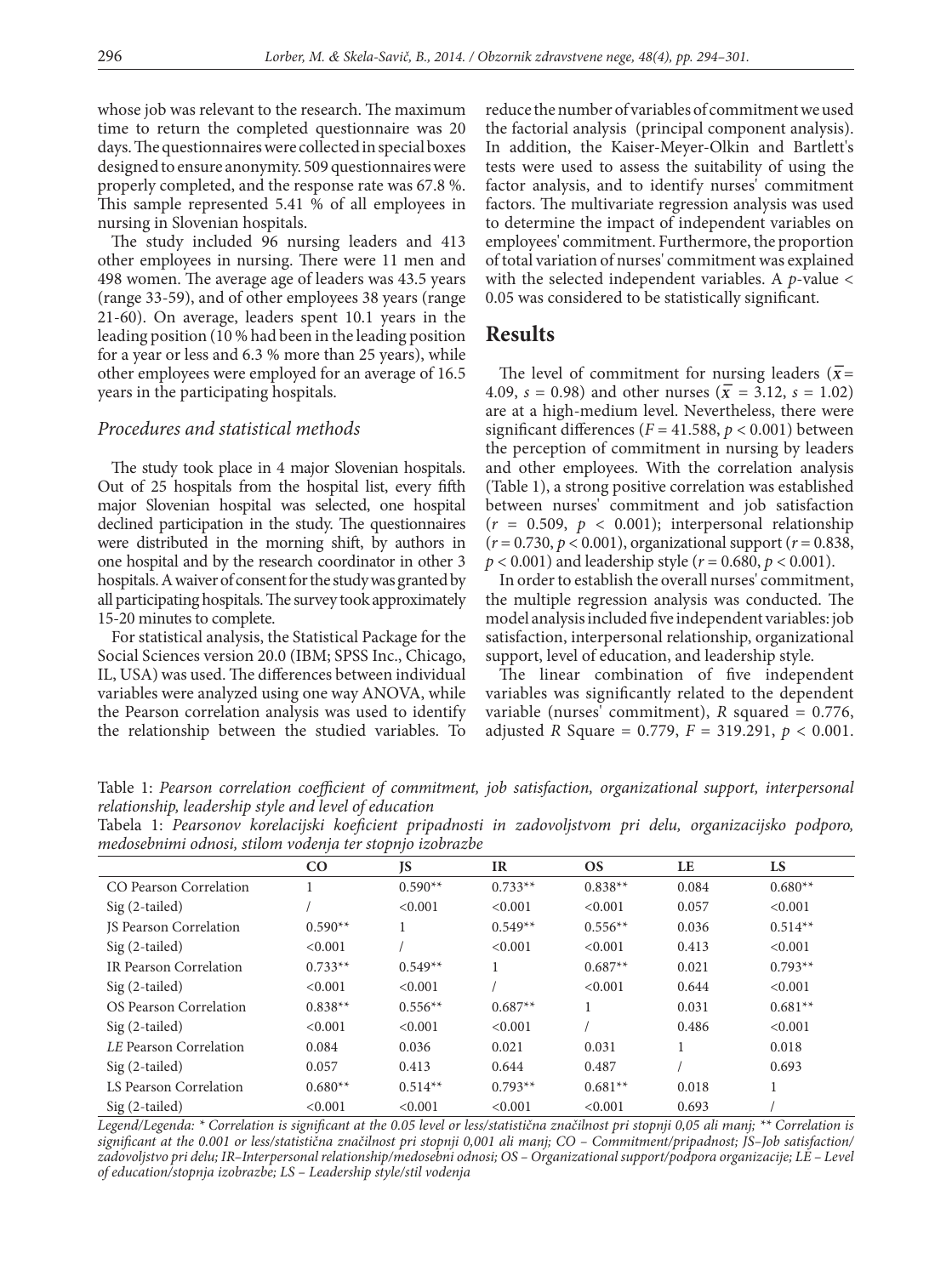| $1$ арста 2, типири инсигни техтемуми иншиги ги розителне зртенитироме<br>Independent variables/ |       | Std.  |       |        |         |
|--------------------------------------------------------------------------------------------------|-------|-------|-------|--------|---------|
| Neodvisne spremenljivke                                                                          |       | Error |       |        |         |
| Job satisfaction                                                                                 | 0.086 | 0.021 | 0.113 | 4.114  | < 0.001 |
| Interpersonal relationship                                                                       | 0.189 | 0.030 | 0.244 | 6.346  | < 0.001 |
| Organizational support                                                                           | 0.473 | 0.026 | 0.586 | 17.899 | < 0.001 |
| Level of education                                                                               | 0.003 | 0.001 | 0.057 | 2.623  | 0.083   |
| Leadership style                                                                                 | 0.032 | 0.042 | 0.029 | 0.767  | < 0.001 |

Table 2: *Multiple linear regressions for a single set of predictors* Tabela 2: *Multipla linearna regresijska analiza za posamezne spremenljivke*

*Legend/Legenda: B – unstandardized coefficient/nestandardizirani koeficient; Std. Error – standard error/standardna napaka; β – standardized regression coefficient/standardizirani regresijski koeficient; t – t-test value/vrednost t-testa; p – statistically significant at 0.05 or less/statistična značilnost pri 0,05 ali manj*

An estimate 78 % of the variance of the nurses' commitment index can be accounted for by the linear combination of predictors: job satisfaction, interpersonal relationship, organizational support, level of education, and leadership style. As indicated in Table 2, four measures as predictors, namely, job satisfaction, interpersonal relationship, organizational support, and leadership style were strongly related to nurses' commitment.

This conclusion is supported by the strength of the bivariate correlation between organizational support and nurses' commitment, which was 0.84,  $p < 0.001$ , and interpersonal relationship, which was 0.73, *p* < 0.001. The level of education was not a significant predictor of nurses' commitment when it was used with other independent variables. The multiple regression analysis indicated 78 % of the total variance in nurses'

commitment which was explained considering the principal independent variables.

Nurses' commitment was assessed by eighteen questions. For the evaluation and examination of the screen chart, only five factors (and all including statements) were taken into the consideration. The value of Kaiser-Meyer-Olkin test statistics was 0.913, which shows a good suitability assessment. Five factors extracted from the principal component analysis explained 66 % of nurses' commitment (Table 3). The first factor explained 27 % of the entire variance, the second factor explained 8 %, the third factor 8 %, the fourth factor 7 %, and the fifth factor 6 %. The first factor refers to the commitment to organization including 5 ranked items. The second factor refers to the commitment to leaders including 4 ranked items. The third factor refers to the commitment to co-

Table 3: *Rotated factor matrix for five factors of nurses' commitment* Tabela 3: *Rotirana faktorska matrika petih dejavnikov pripadnosti medicinskih sester*

| Statements/Stališča                                 | <b>Factors</b> |       |       |           |       |
|-----------------------------------------------------|----------------|-------|-------|-----------|-------|
|                                                     | CO             | CL    | CC    | <b>CJ</b> | CV    |
| I am proud to work in this organization.            | 0.723          |       |       |           |       |
| I speak positively about the organization.          | 0.600          |       |       |           |       |
| I wouldn't leave the organization.                  | 0.569          |       |       |           |       |
| Our organization has a good reputation.             | 0.534          |       |       |           |       |
| Our organization grows on individuals.              | 0.529          |       |       |           |       |
| Leaders are interested in the growth of employees.  |                | 0.749 |       |           |       |
| Leaders know that interpersonal trust is necessary. |                | 0.743 |       |           |       |
| I respect leaders.                                  |                | 0.478 |       |           |       |
| I am always ready to help my leader.                |                | 0.161 |       |           |       |
| All co-workers can show their abilities.            |                |       | 0.770 |           |       |
| I am independent and autonomous at work.            |                |       | 0.700 |           |       |
| I always want to help my co-workers.                |                |       | 0.607 |           |       |
| I help workers at work.                             |                |       | 0.465 |           |       |
| I believe in successful development.                |                |       |       | 0.635     |       |
| I think that my work is respectable.                |                |       |       | 0.514     |       |
| My work is useful and important.                    |                |       |       | 0.287     |       |
| I represent the vision of our organization.         |                |       |       |           | 0.600 |
| Concern for employees is necessary.                 |                |       |       |           | 0.333 |

*Legend/Legenda: CO – Commitment to organization/pripadnost organizaciji; CL – Commitment to leader/pripadnost vodji; CC – Commitment to co-workers/pripadnost sodelavcem; CJ – Commitment to job/pripadnost delu; CV – Commitment to vision/pripadnost viziji*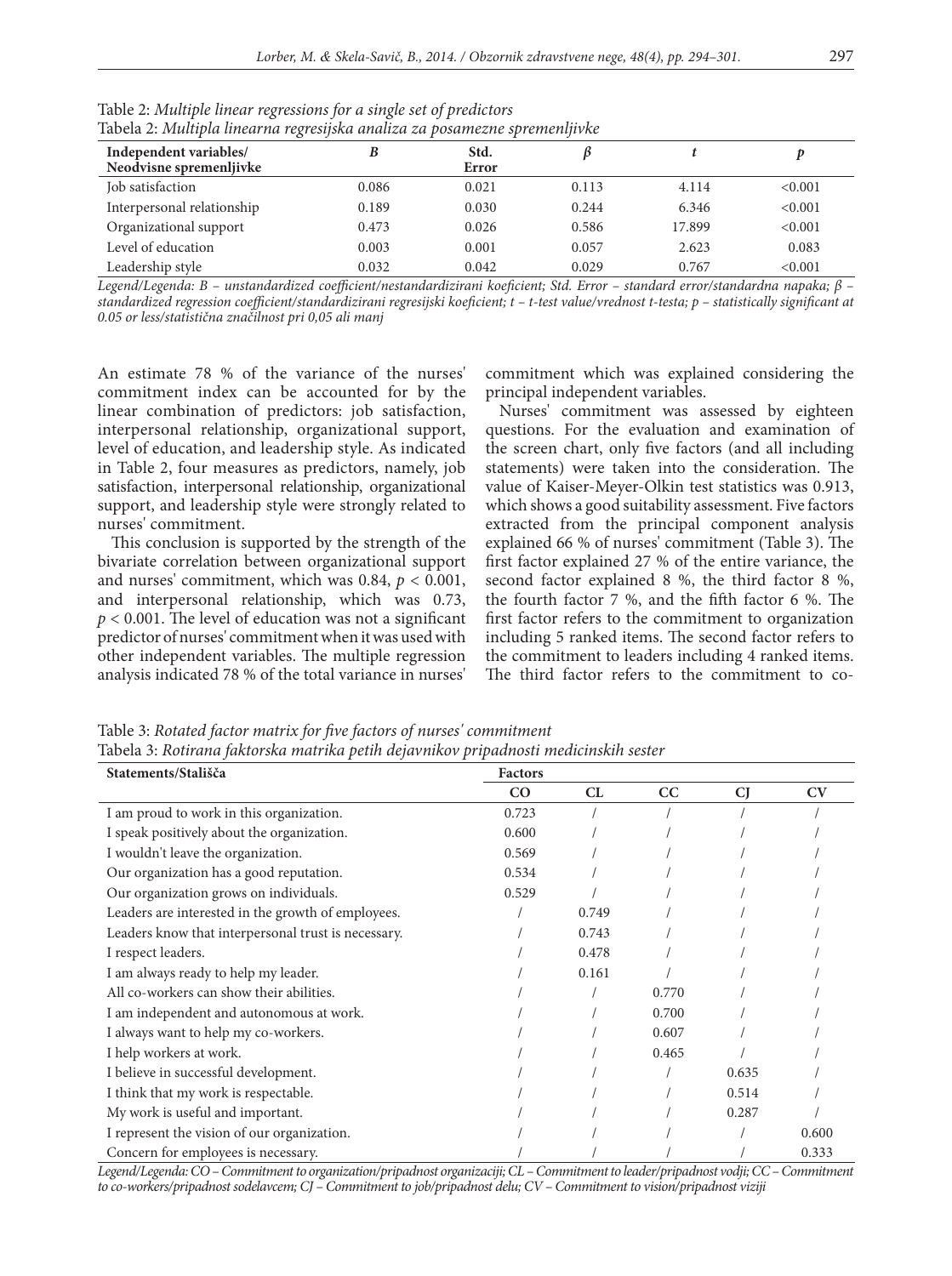workers including 4 ranked items. The fourth factor refers to the commitment to job including 3 ranked items. The fifth factor refers to the commitment to vision including 2 ranked items.

# **Discussion**

In spite of a plethora of research on commitment, the studies focused on nurses' commitment in hospitals are scarce, also in Slovenia. The results of the study indicate that the level of nurses' commitment is at a high-median level. However, we also proved that nursing leaders' commitment is statistically significantly higher than that of other nurses.

The results of this study revealed a positive correlation between nurses' commitment, job satisfaction, interpersonal relationship, organizational support and leadership style. Organizational support reflected the strongest correlation, followed by interpersonal relationship, leadership style and job satisfaction. The multiple regression performed in this study indicated that 78 % of the variance of nurses' commitment was accounted for by the linear combination of job satisfaction, organizational support, interpersonal relationship, and leadership style. Similarly, some other studies (Rhodes & Eisenberg, 2002; Kuokkanen, et al., 2003; Makanjee, et al., 2006; Chang & Chang, 2007; Chang, et al., 2007; Cohen, 2007; Al-Hussami, 2008; Markovits, et al., 2008; Al-Husami, et al., 2011) established that organizational support and job satisfaction are important predictors of employees' commitment. The findings of the current study are consistent with those of Wong and Sohal (2000) and Kuvaas (2007) who found that interpersonal relationship affects employees' commitment. In the present study, the level of education was not a significant predictor of nurses' commitment, but many previous studies (Lok & Crawford, 2001; Yoon & Thye, 2002; Casper & Buffardi, 2004; Chen, et al., 2005; Lee, 2005; Lok, et al., 2005; Nogueras, 2005; Al-Hussami, 2008; Al-Hussami, 2009) showed that the level of education affects employees' commitment.

The results of the present study are in agreement with other studies (Lok & Crafford, 2001; Loke, 2001; Avolio, et al., 2004; Pillai & Williams, 2004; Leach, 2005; McColl-Kennedy & Anderson, 2005), which showed that leadership style also influences nurses' commitment. Only committed leaders can care for commitment of other employees. The study also produced results which support previous research by Karsh and colleagues (2005) that the job and organizational factor predict nurses' commitment.

The research established five factors of commitment (organization, leaders, co-workers, job, and vision) extracted from the factor analysis which explain for 78 % of the total variance of nurses' commitment. This corroborates other research findings (Meyer & Herscovitch, 2001; Mihalič, 2008; Musek Lešnik, 2009) which refer to different types of commitment and define the commitment as a multidimensional construct. There are also other variables which determine organizational commitment, but they were not included into the research.

## *Study limitations*

The previously tested questionnaire was redesigned and upgraded in cooperation with Company for education and transformational management and tested prior to its wider distribution. It was composed of multiple choice closed-ended questions which limited the respondents with a list of answer choices from which they were allowed to choose. Distribution of the questionnaire by post presented another disadvantage as no additional information or support to the respondents could be provided when completing the questionnaire.

# **Conclusion**

Whereas employees' commitment is important for the growth and efficacy of every organization it would be reasonable to monitor the nurses' commitment according to different components of commitment. Furthermore, it would be useful to learn which components of commitment are rated lower by nurses in different departments or organizational units. It is recommended that satisfaction and commitment of all employees in hospitals and other healthcare organizations be monitored once a year. Thus, greater efficiency of the organization can be achieved and individuals' expectations can be met.

With the ever changing healthcare system, hospitals will have to recognize that employees' commitment has a profound impact on the overall organizational performance. Employees in nursing are more likely to be committed to an organization when they have appropriate support. For future research, we recommend to replicate this study or conduct a similar one on nurses and other employees in other healthcare organizations in Slovenia. One of the key challenges for every organization is to maintain the commitment of employees and increase their motivation.

# **Literature**

Al-Hussami, M., 2008. A study of nurses' job satisfaction: the relationship to organizational commitment, perceived organizational support, transactional leadership, transformational leadership, and level of education. *European Journal of Scientific Research,* 22(2), pp. 286-295.

Al-Hussami, M., 2009. Predictors of nurses' commitment to health care organizations. *Australian Journal of Advanced Nursing,* 26(4), pp. 36-48.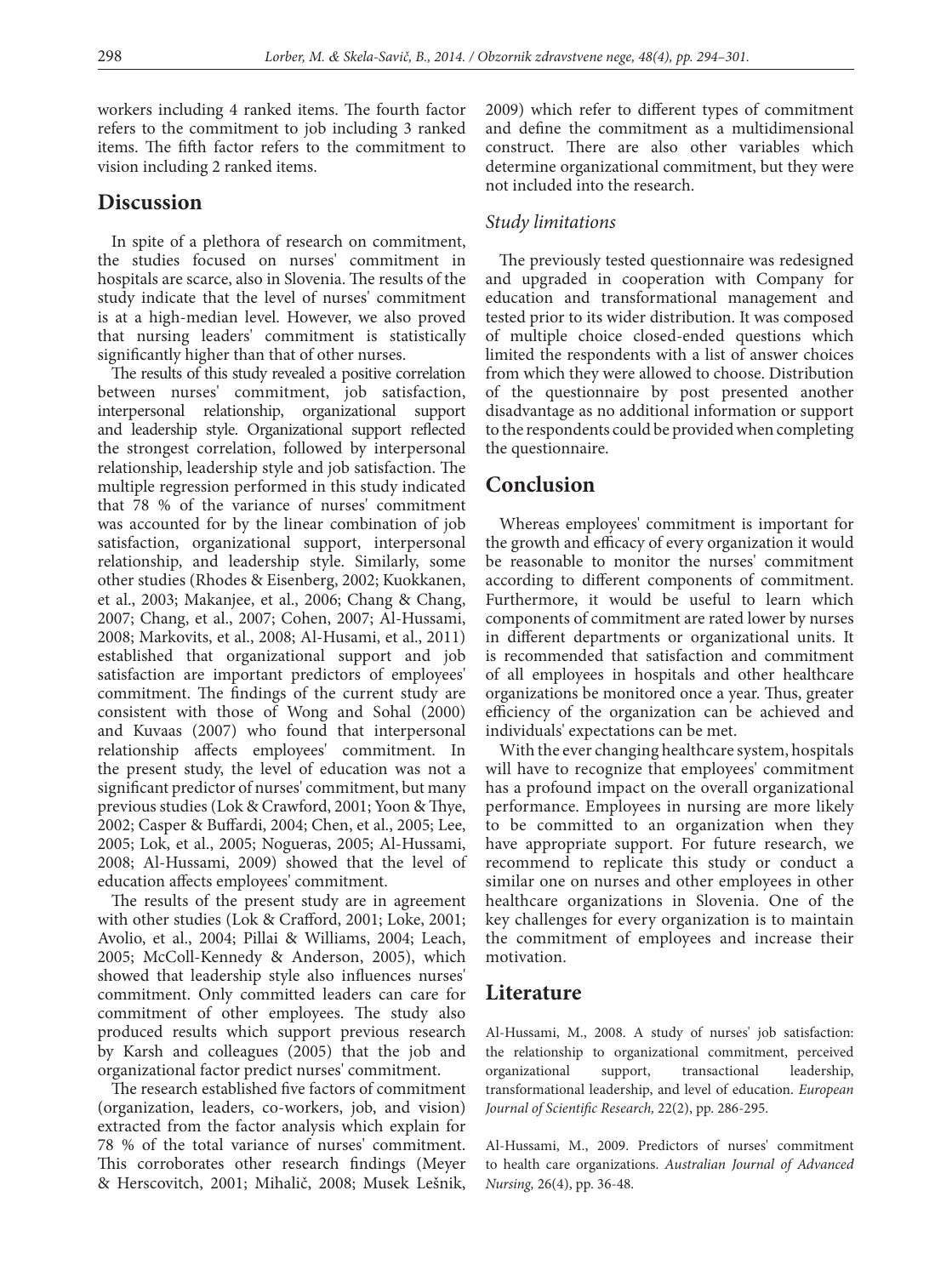Al-Hussami, M., Saleh, M.Y., Abdalkader, R.H. & Mahadeen, A.L., 2011. Predictors of nursing faculty members' organizational commitment in governmental universities. *Journal of Nursing Management,* 19(4), pp. 556-566.

http://dx.doi.org/10.1111/j.1365-2834.2010.01148.x PMid:21569152

Allen, N.J. & Meyer, J.P., 1990. The measurement and antecedents of affective, continuance and normative commitment to the organization. *Journal of Occupational Psychology,* 63(1), pp. 1-18. http://dx.doi.org/10.1111/j.2044-8325.1990.tb00506.x

Allen, N.J., 2003. Examining organizational commitment in China. *Journal of Vocational Behaviou,* 62(3), pp. 511-515. http://dx.doi.org/10.1016/S0001-8791(02)00065-9

Avolio, B.J., Zhu, W. & Koh, W., 2004. Transformational leadership and organizational commitment: mediating role of psychological empowerment and moderating role of structural distance. *Journal of Organizational Behavior,* 25(8), pp. 951–968. http://dx.doi.org/10.1002/job.283

Carver, L. & Candela, L., 2008. Attaining organizational commitment across different generations of nurses. *Journal of Nursing Management,* 16(8), pp. 984-891. http://dx.doi.org/10.1111/j.1365-2834.2008.00911.x PMid:19094111

Casper, W.J. & Buffardi, L.C., 2004. Work-life benefits and job pursuit intentions: the role of anticipated organizational support. *Journal of Vocational Behavior,* 65(2), pp. 391-410. http://dx.doi.org/10.1016/j.jvb.2003.09.003

Chang, C.S. & Chang, H.H., 2007. Effects of internal marketing on nurse job satisfaction and organizational commitment: example of medical centers in Southern Taiwan**.** *Journal of Nursing Research*, 15(4), pp. 265-274.

http://dx.doi.org/10.1097/01.JNR.0000387623.02931.a3 PMid:18080971

Chang, H.T., Chi, N.W. & Mio, M.C., 2007. Testing the relationship between three-component organizational/ occupational commitment and organizational/occupational turnover intention using a non-recursive model. *Journal of Vocational Behavior,* 70(2), pp. 352-368. http://dx.doi.org/10.1016/j.jvb.2006.10.001

Chen, Z.X. & Francesco, A.M., 2003. The relationship between the three components of commitment and employee performance in China. *Journal of Vocational Behavior,* 62(3), pp. 490-510. http://dx.doi.org/10.1016/S0001-8791(02)00064-7

Chen, Z.X., Aryee, S. & Lee, C., 2005. Test of a mediation model of perceived organizational support. *Journal of Vocational Behavior,* 66(3), pp. 457-470. http://dx.doi.org/10.1016/j.jvb.2004.01.001

Cohen, A., 2007. Commitment before and after: an evaluation and reconceptualization of organizational commitment. *Human Resources Management Review,* 17(3), pp. 336-354. http://dx.doi.org/10.1016/j.hrmr.2007.05.001

Güleryüz, G., Güney, S., Aydin, E.M. & Aşan, Ö., 2008. The mediating effect of job satisfaction between emotional intelligence and organizational commitment of nurses: a questionnaire survey. *International Journal of Nursing Studies,* 45(11), pp. 1625–1635.

http://dx.doi.org/10.1016/j.ijnurstu.2008.02.004 PMid:18394625

Ingersoll, G.L., Olsan, T., Drew-Cates, J., DeVinney, B. & Davies, J., 2002. Nurses' job satisfaction, organizational commitment and career intent. *Journal of Nursing Administration,* 32(5), pp. 250-263. http://dx.doi.org/10.1097/00005110-200205000-00005 PMid:12021566

Karsh,B., Booske, B. C. & Sainfor, F., 2005. Job and organizational determinants of nursing home employee commitment, job satisfaction and intent to turnover. *Ergonomics,* 48(10), *pp.* 1260-1281.

http://dx.doi.org/10.1080/00140130500197195 PMid:16253944

Kuokkanen, L., Lieno-Kilpi, H. & Katajisto, J., 2003. Nurse empowerment, job-related satisfaction and organizational commitment. *Journal of Nursing Care Quality,* 18(3), pp. 184-192. http://dx.doi.org/10.1097/00001786-200307000-00004 PMid:12856902

Kuvaas, B., 2007. An exploration of how the employee– organization relationship affects the linkage between perception of developmental human resource practices and employee outcomes. *Journal of Management Studies,* 45(1), pp. 1-25.

Leach, L.S., 2005. Nurse executive transformational leadership and organizational commitment. *Journal of Nursing Administration,* 35(5), pp. 228–237*.* 

http://dx.doi.org/10.1097/00005110-200505000-00006 PMid:15891486

Lee, C.H., 2005. A study of underemployment among self-initiated expatriates. *Journal of World Business,* 40(2), pp. 172-187.

http://dx.doi.org/10.1016/j.jwb.2005.02.005

Lok, P. & Crawford, J., 2001. Antecedents of organizational commitment and the mediating role of job satisfaction. *Journal of Managerial Psychology,* 16(7/8), pp. 594-614. http://dx.doi.org/10.1108/EUM0000000006302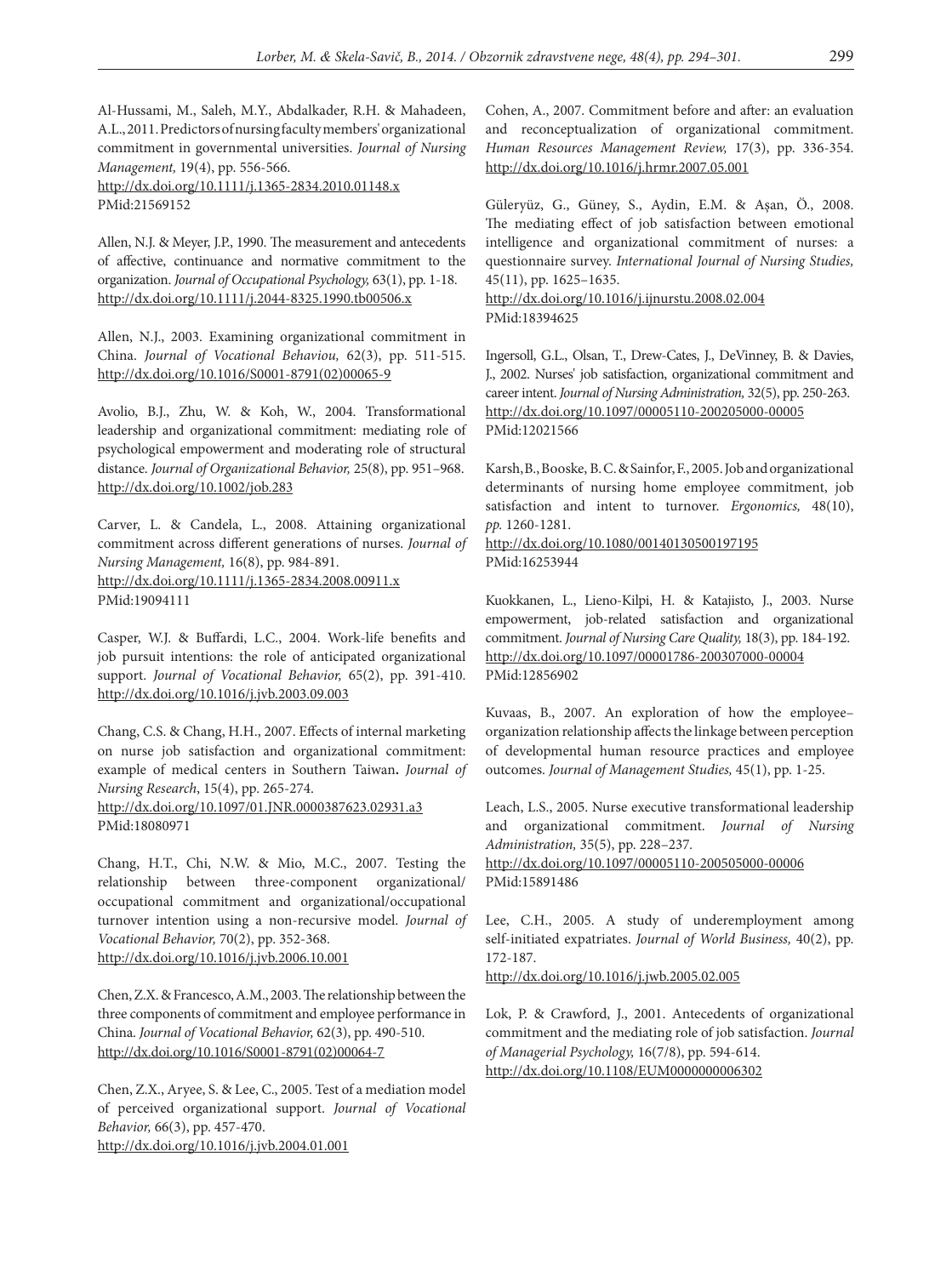Lok, P. & Crawford, J., 2004. The effect of organisational culture and leadership style on job satisfaction and organisational commitment: a cross-national comparison. *Journal of Management Development,* 23(4), pp. 321–338. http://dx.doi.org/10.1108/02621710410529785

Lok, P., Westwood, R. & Crawford, J., 2005. Perceptions of organisational subculture and their significance for organisational commitment. *Applied Psychology,* 54(4), pp. 490–514. http://dx.doi.org/10.1111/j.1464-0597.2005.00222.x

Loke, J.C., 2001. Leadership behaviours: effects on job satisfaction, productivity and organizational commitment. *Journal of Nursing Management*, 9(4), pp. 191-204. http://dx.doi.org/10.1046/j.1365-2834.2001.00231.x

Lu, K.Y., Chang, L.C. & Wu, H.L., 2007. Relationships between professional commitment, job satisfaction, and work stress in public health nurses in Taiwan. *Journal of Professional Nursing,* 23(2), pp. 110–116*.*  http://dx.doi.org/10.1016/j.profnurs.2006.06.005 PMid:17383604

Makanjee, C., Hartzer, Y.F. & Uys, I.L., 2006. The effect of perceived organizational support on organizational commitment of diagnostic imaging radiographers. *Radiography,* 12(2), pp. 118-126.

http://dx.doi.org/10.1016/j.radi.2005.04.005

Markovits, Y., Ullrich, J., Dick, R. & Davis, A.J., 2008. Regulatory foci and organizational commitment. *Journal of Vocational Behavior,* 73(3), pp. 485–489. http://dx.doi.org/10.1016/j.jvb.2008.09.004

McColl-Kennedy, J.R. & Anderson, R.D., 2005. Subordinate-manager gender combination and perceived leadership style influence on emotions, self-esteem and organizational commitment. *Journal of Business Research,*  58(2), pp. 115-124.

http://dx.doi.org/10.1016/S0148-2963(03)00112-7

McNeese-Smith, D.K., 2001. A nursing shortage: building organizational commitment among nurses. *Journal of Healthcare Management,* 46(3), pp. 173-186. PMid:11372220

Meyer, J.P. & Herscovitch, L., 2001. Commitment in the workplace: toward a general model. *Human Resource Management Review,* 11(3), pp. 299-326. http://dx.doi.org/10.1016/S1053-4822(00)00053-X

Mihalič, R., 2008. *Povečajmo zadovoljstvo in pripadnost zaposlenih*. Škofja Loka: Mihalič & Partner.

Musek Lešnik, K., 2006. *Zadovoljstvo zaposlenih pri delu (z delom) in potrošniki.* Available at: http://www.ipsos.si/web-data/Templates/podjetje-zaposlenizadovoljstvoprideluinpotrosniki.html [15. 3. 2014].

Nogueras, D.J., 2006. Occupational commitment, education, and experience as a predictor of intent to leave the nursing profession. *Nursing Economics,* 24(2), pp. 86–93. PMid:16676751

Pillai, R. & Williams, E.A., 2004. Transformational leadership, self-efficacy, group cohesiveness, commitment and performance. *Journal of Organizational Change Management,* 17(2), pp. 144-159. http://dx.doi.org/10.1108/09534810410530584

Powell, D.M. & Meyer, J.P., 2004. Side-bet theory and the threecomponent model of organizational commitment. *Journal of Vocational Behavior,* 65(1), pp. 157-177. http://dx.doi.org/10.1016/S0001-8791(03)00050-2

Redfern, S., Hannan, S., Norman, I. & Martin, F., 2002. Work satisfaction, stress, quality of care and morale of older people in a nursing home. *Health and Social Care in the Community,*  10(6), pp. 512-517.

http://dx.doi.org/10.1046/j.1365-2524.2002.00396.x PMid:12485139

Rhodes, L. & Eisenberg, R., 2002. Perceived organizational support: a review of the literature. *Journal of Applied Psychology,* 87(4), pp. 698-714.

http://dx.doi.org/10.1037/0021-9010.87.4.698

Trdić, J., Moravec Berger, D., Pribaković Brinovec, R., eds., 2010. *Zdravstveni statistični letopis: Slovenija 2008* [CD-ROM]. Ljubljana: Inštitut za varovanje zdravja Republike Slovenije.

Vandenberghe, C., 2003. Application of the three-component model to China: issues and perspectives. *Journal of Vocational Behavior,* 62(3), pp. 516-523. http://dx.doi.org/10.1016/S0001-8791(02)00066-0

Varona, F., 2002. Conceptualization and management of communication satisfaction and organizational commitment in three Guatemalan organizations. *American Communication Journal,* 5(3). Available at:

http://ac-journal.org/journal/vol5/iss3/articles/concept.htm [28. 2. 2014].

Wong, A. & Sohal, A., 2002. An examination of the relationship between trust, commitment and relationship quality. *International Journal of Retail & Distribution,* 30(1), pp. 34-50. http://dx.doi.org/10.1108/09590550210415248

Wu, L. & Norman, I., 2006. An investigation of job satisfaction, organizational commitment and role conflict and ambiguity in a sample of Chinese undergraduate nursing students*. Nurse Education Today,* 26(4), pp. 304-314.

http://dx.doi.org/10.1016/j.nedt.2005.10.011 PMid:16338032